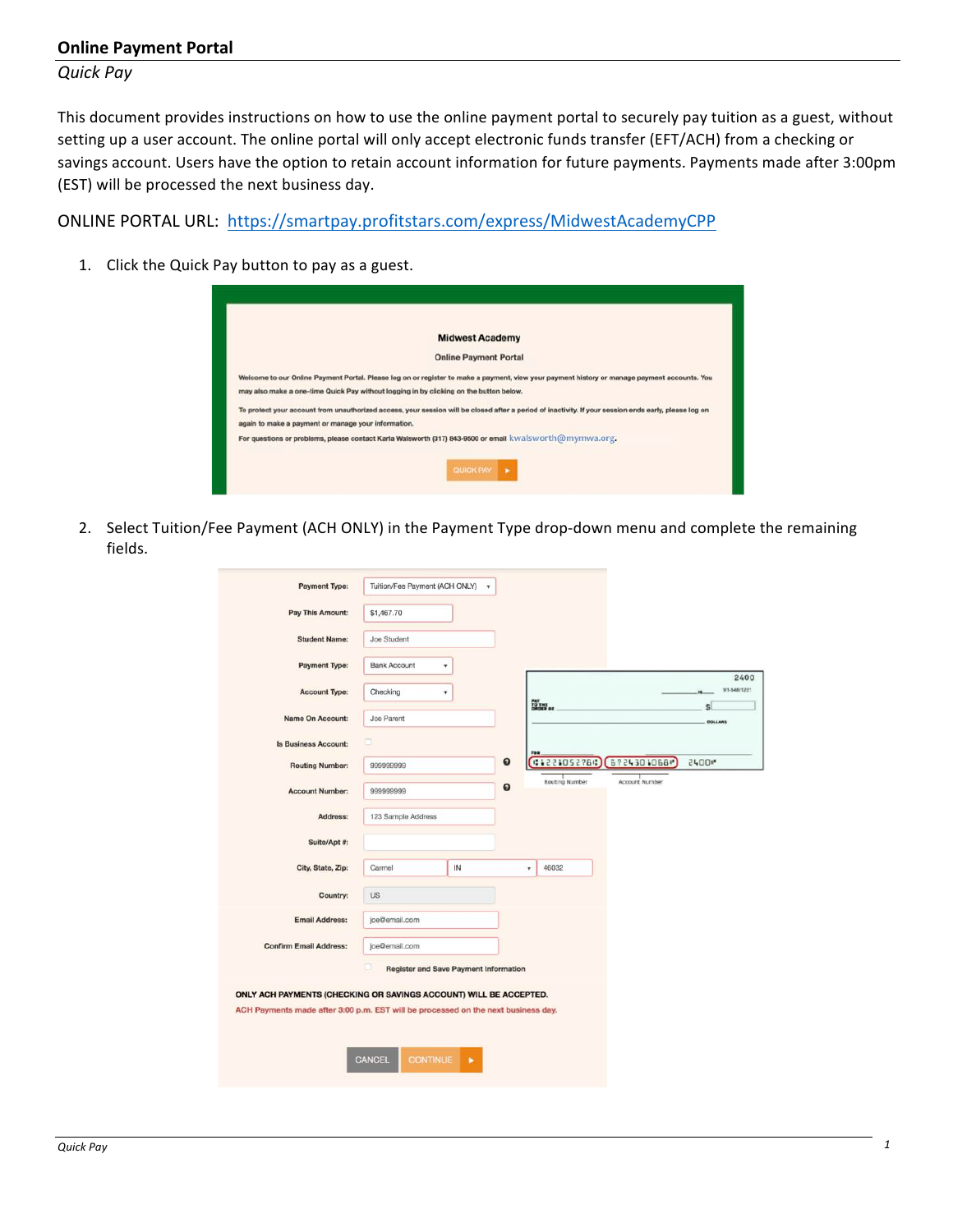3. OPTIONAL: To save your account information for future payments, check the Register and Save Payment Information box. You will be prompted to provide information in a few additional fields that will appear, which will quickly set up a user account. The green checkmark next to the Username field indicates that the username you entered is available. A red checkmark indicates that the username you entered is not available; you should re-enter another username until you see a green checkmark.

| <b>Email Address:</b>         | joe@email.com                                                                                                                                          | Phone:                        | 317-123-4567  |
|-------------------------------|--------------------------------------------------------------------------------------------------------------------------------------------------------|-------------------------------|---------------|
| <b>Confirm Email Address:</b> | joe@email.com                                                                                                                                          |                               |               |
|                               | <b>Register and Save Payment Information</b>                                                                                                           | <b>Secret Question:</b>       | Favorite Food |
|                               | ONLY ACH PAYMENTS (CHECKING OR SAVINGS ACCOUNT) WILL BE ACCEPTED.<br>ACH Payments made after 3:00 p.m. EST will be processed on the next business day. | <b>Secret Answer:</b>         |               |
|                               |                                                                                                                                                        | <b>Confirm Secret Answer:</b> |               |
|                               | CONTINUE D<br>CANCEL                                                                                                                                   | Username:                     | JoeJoe        |

- 4. Click the Continue button to proceed to the next screen.
- 5. RESULT: The following entry confirmation screen will appear and will include an Authorization Agreement. Review this information, then click the Agree and Submit button to process your transaction.

| Amount:                                                                                                                                                                                                                                                                                              |                                                                                                                                                                                                                                                                                                                                            |
|------------------------------------------------------------------------------------------------------------------------------------------------------------------------------------------------------------------------------------------------------------------------------------------------------|--------------------------------------------------------------------------------------------------------------------------------------------------------------------------------------------------------------------------------------------------------------------------------------------------------------------------------------------|
|                                                                                                                                                                                                                                                                                                      | \$1,467.70                                                                                                                                                                                                                                                                                                                                 |
| <b>Payment Type:</b>                                                                                                                                                                                                                                                                                 | Tuition/Fee Payment (ACH ONLY)                                                                                                                                                                                                                                                                                                             |
| <b>Student Name:</b>                                                                                                                                                                                                                                                                                 | Joe Student                                                                                                                                                                                                                                                                                                                                |
| <b>Account Type:</b>                                                                                                                                                                                                                                                                                 | Checking                                                                                                                                                                                                                                                                                                                                   |
| <b>Routing Number:</b>                                                                                                                                                                                                                                                                               | 9999999                                                                                                                                                                                                                                                                                                                                    |
| <b>Account Number:</b>                                                                                                                                                                                                                                                                               | 9999999                                                                                                                                                                                                                                                                                                                                    |
| Name:                                                                                                                                                                                                                                                                                                | Joe Parent                                                                                                                                                                                                                                                                                                                                 |
| <b>Billing Address:</b>                                                                                                                                                                                                                                                                              | 123 Sample Address                                                                                                                                                                                                                                                                                                                         |
|                                                                                                                                                                                                                                                                                                      | Carmel, IN 46032                                                                                                                                                                                                                                                                                                                           |
|                                                                                                                                                                                                                                                                                                      |                                                                                                                                                                                                                                                                                                                                            |
| Email:                                                                                                                                                                                                                                                                                               | joe@email.com                                                                                                                                                                                                                                                                                                                              |
|                                                                                                                                                                                                                                                                                                      |                                                                                                                                                                                                                                                                                                                                            |
|                                                                                                                                                                                                                                                                                                      | authorize Midwest Academy, Inc. to electronically debit my account for the amount                                                                                                                                                                                                                                                          |
|                                                                                                                                                                                                                                                                                                      | I agree to have sufficient funds in my account for the transaction above, and understand that my financial<br>institution may assess fees if there are insufficient funds in my account. I acknowledge that it will not be the<br>responsibility of Midwest Academy, Inc. to pay any transaction fees that may be assessed by my financial |
|                                                                                                                                                                                                                                                                                                      |                                                                                                                                                                                                                                                                                                                                            |
| <b>Authorization Agreement:</b><br>I, Joe Parent.<br>indicated above.<br>institution.<br>In the case of a returned transaction, I authorize the resubmission of the entry and, as applicable, an<br>additional debit of the above account up to the state maximum return fee amount.<br>transaction. | My entry of the information above and the acceptance of this agreement shall be my signature to execute this                                                                                                                                                                                                                               |